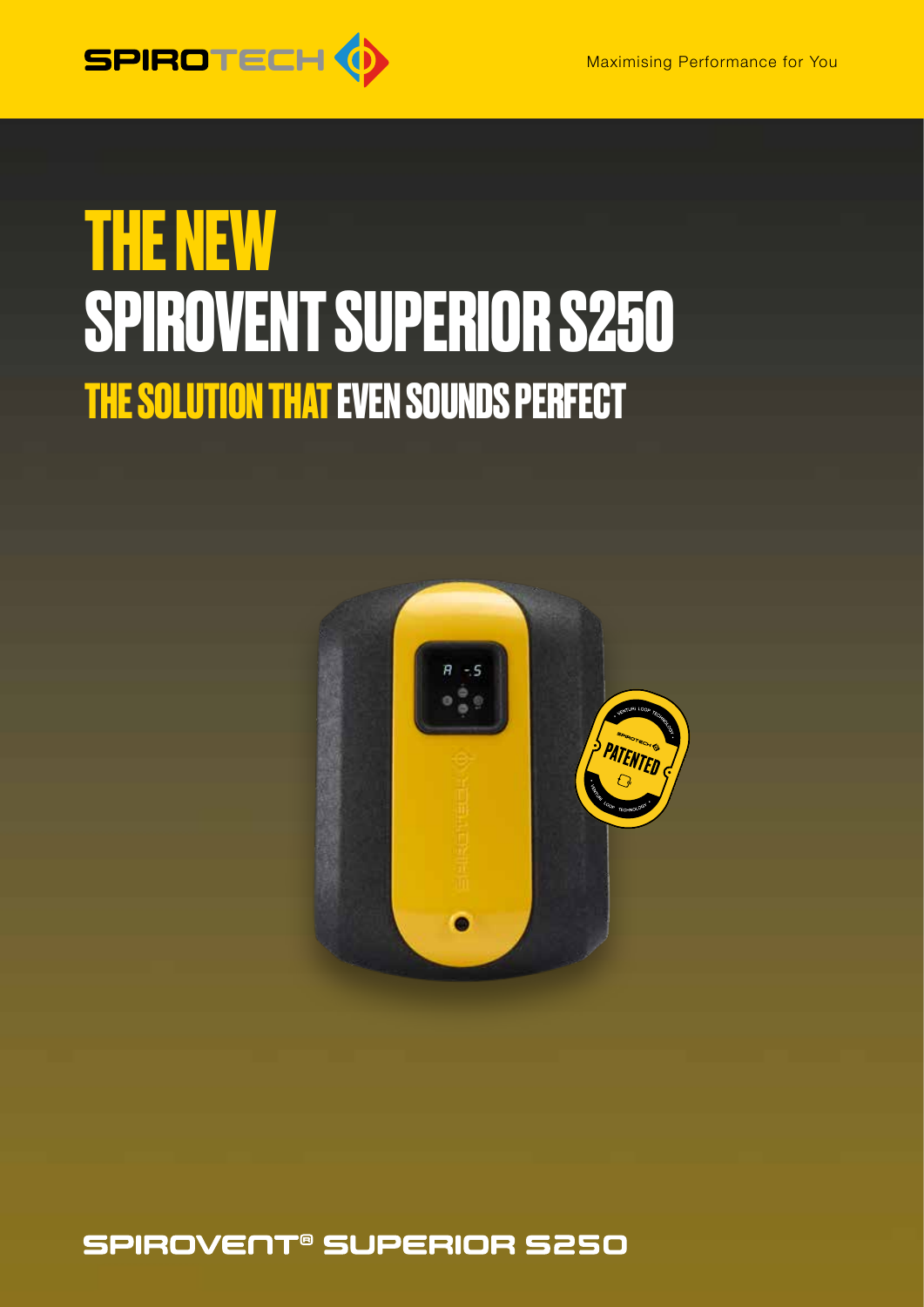

### **THE SOLUTION THAT EVEN SOUNDS PERFECT**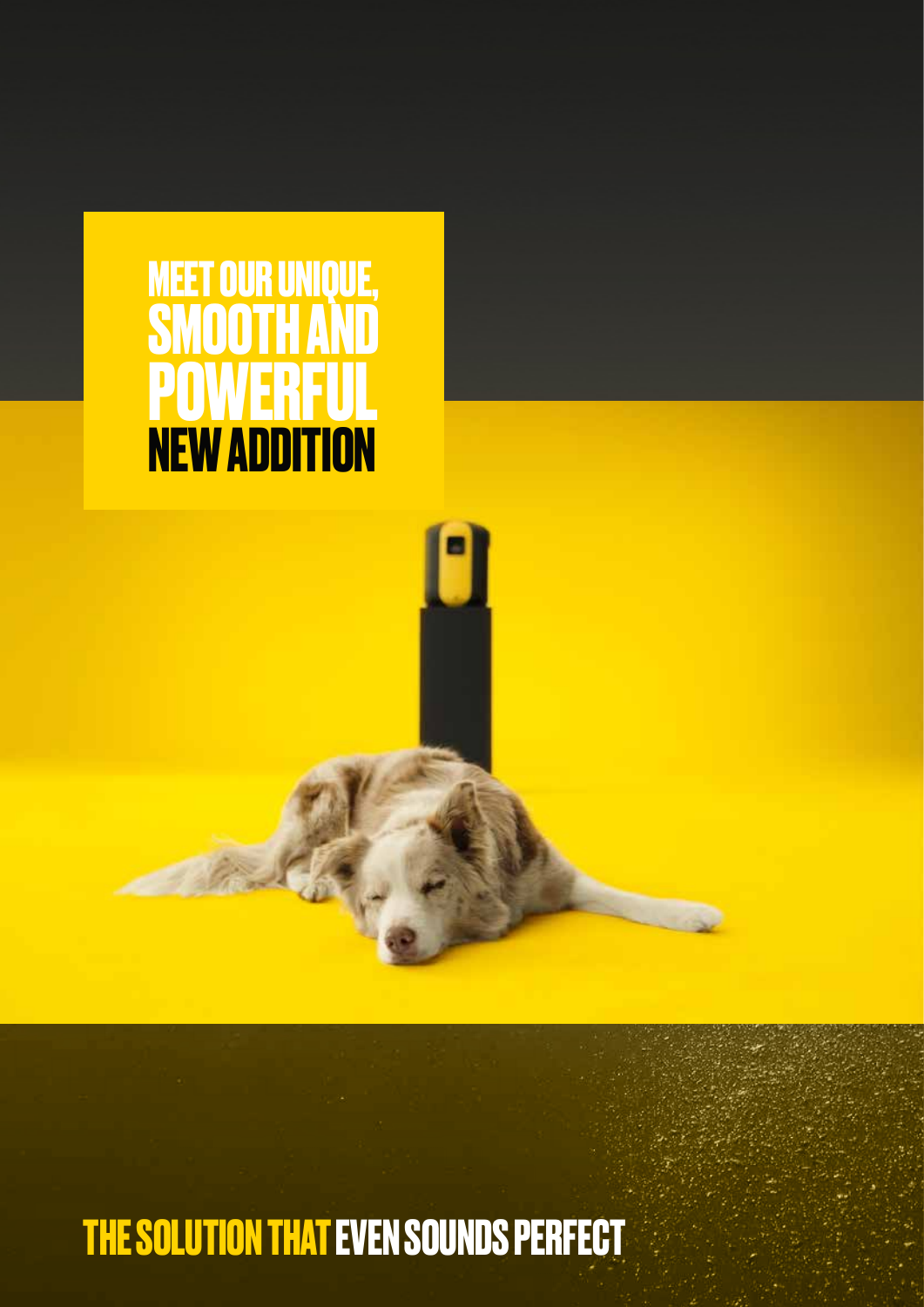# **LOW NOISE.. AS QUIET AS A WHISPER.. AT ONLY 41dB**



The word is out about our degassing technology being quieter than ever. The almost silent secret is kept by our Patented Venturi Loop, a speed-controlled centrifugal pump combined with a Venturi.

A sensor continuously monitors the vessel pressure as degassing takes place, and the pump is adjusted accordingly. This ensures smooth pressure steps and accurate vessel pressure control.

In real terms, this means very low resonance and barely discernible system noise. Just imagine a sound level of only 41dB(A)!

Let's not forget that expelling all the air from a system means there will be no air left to cause noise there either.

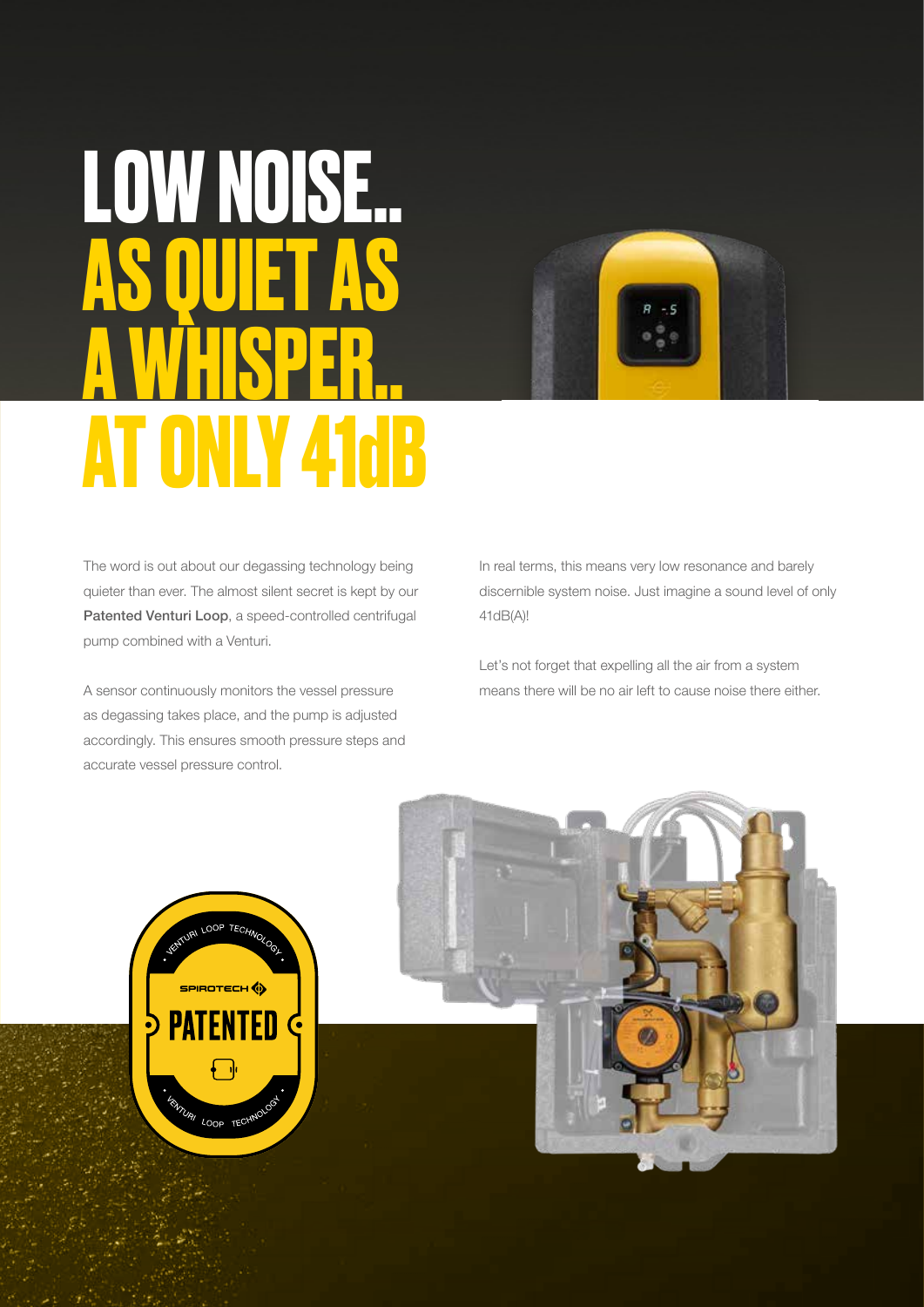

### **WHAT IS VACUUM DEGASSING?**

A vacuum degasser subjects system water to very low pressure, far below atmospheric pressure, and this releases the dissolved gasses.

Water, by its very nature, absorbs gases easily until saturated. The level of saturation depends on the pressure and temperature. At low pressures, less gas can be absorbed. Vacuum degassing treats water from the system in small set volumes. The water is subjected to vacuum pressure, releasing all the dissolved gases. It is a bit like opening a fizzy drinks bottle. As soon as you start to unscrew the cap, you hear and see the gas appear.

The small volumes of degassed water are returned to the system. The system water is now "hungry" for gas and quickly dissolves any gas pockets it encounters in the system. The saturated water is fed back to the degasser and once again subjected to a vacuum to remove the dissolved gases. This is how the entire system can be kept free of air/gas.

#### **IT MAKES PERFECT SENSE...**<br>COVERING EVERY EVENTUALITY

If it is impossible to predict where air will be released in a system, how can you know where to install a deaerator? This is the most important reason for choosing a vacuum degasser over a microbubble deaerator. Using a deaerator in the above situation is very likely to cause air problems further down the road.

Situations where it is impossible to predict gas accumulation can include

- **•** Large static heights above the hottest point in the system
- **•** Underfloor heating with hoses that do not run completely horizontally
- **•** Low temperature heating with a low flow temperature
- **•** Heat pumps with a low heat transfer temperature in the heat exchanger

Why you need to expel air from your system. Get the lowdown on this here **spirotech.co.uk/air**

*If you would like to know more about how pressure and temperature affect the absorbent capacity of water in degassing situations, we explain all about Henry's law on our website spirotech.co.uk/superior*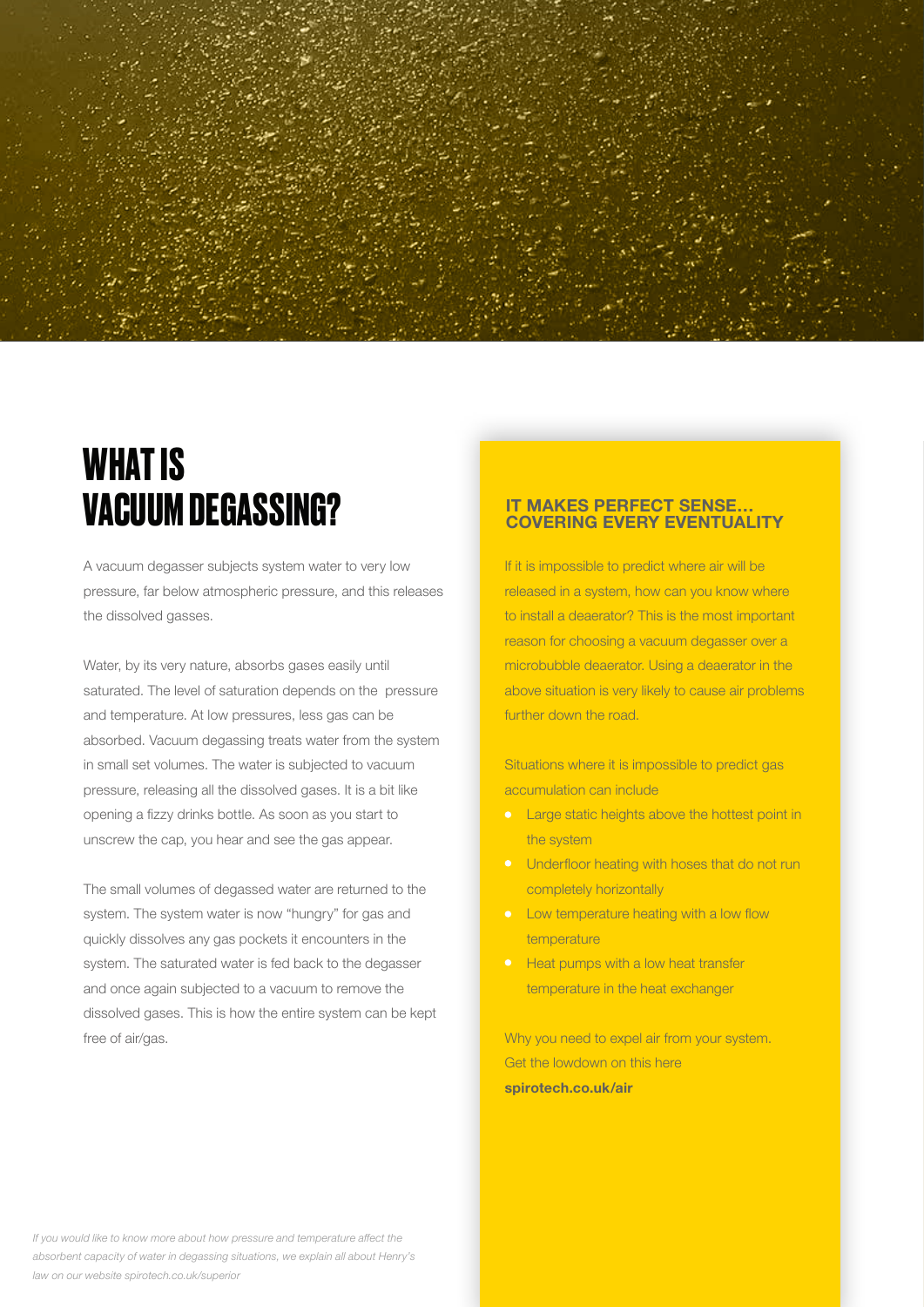## **FAMILY SOLUTIONS GETTING THE RIGHT PRODUCT FIRST TIME RIGHT**

The SpiroVent Superior S250 has been designed for light commercial applications, in other words, for smaller volume systems. Adding this product expands the degassing family, so that we can accommodate the growing demand from new systems which operate at lower temperatures. As the SpiroVent Superior family becomes increasingly comprehensive, our customers do not need to compromise

in selecting the perfect solution for the systems they encounter.

**We created the following chart to help speed up the selection of the right product. With a visualization of the differences between the various products in the Superior range.**

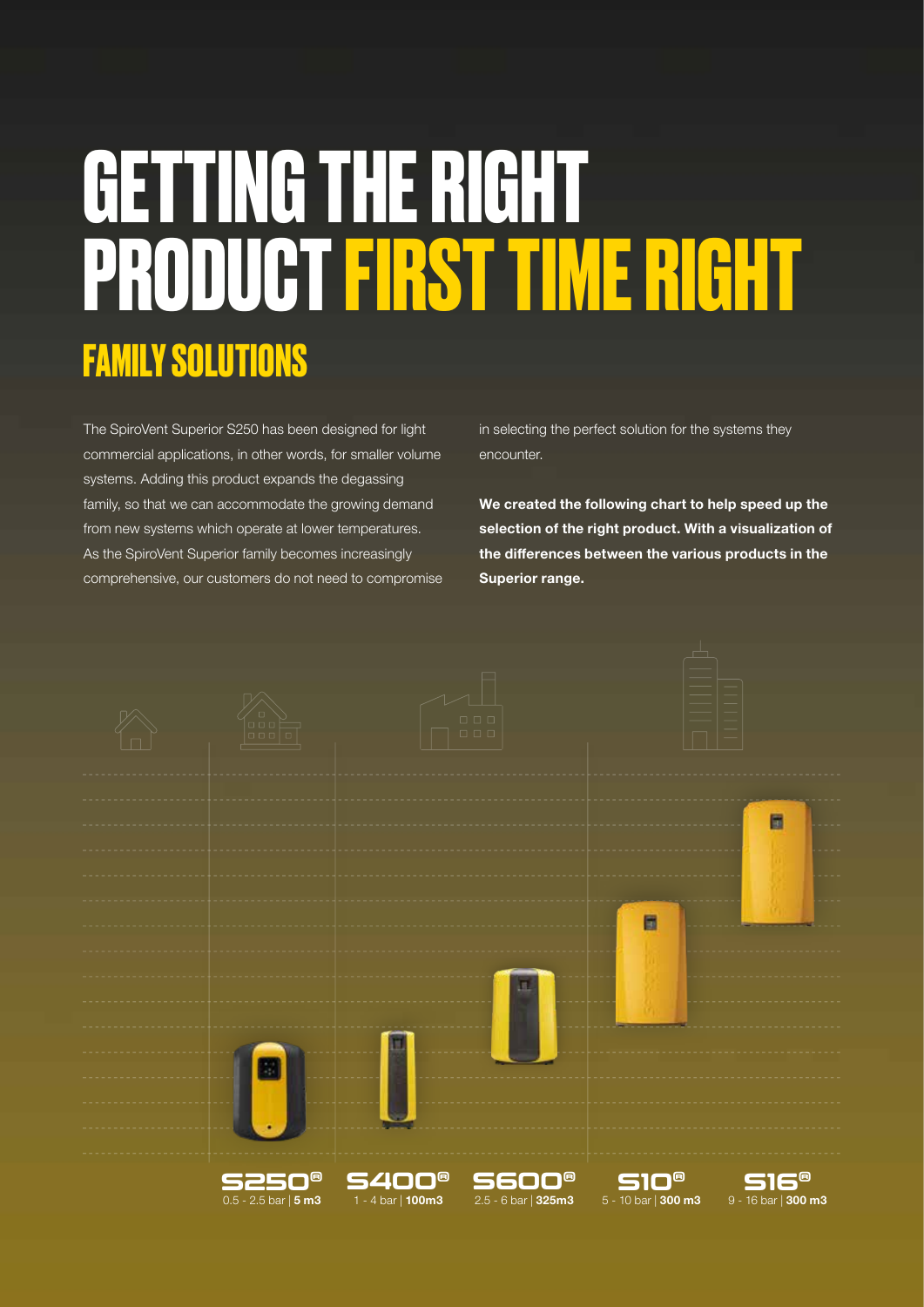### **IT EVEN SOUNDS PERFECT.. AND THAT'S JUST FOR STARTERS IN ADDITION TO BEING**

**WHISPER-QUIET** 

**1 SMOOTH DEGASSING OPERATION**

**2 LOW DEFECT RATE & REPLACEMENT COSTS**

**3 LOW SERVICE & MAINTENANCE** 

**4 HIGH DEGASSING PERFORMANCE**

The SpiroVent Superior S250 is an automatic vacuum degasser. It removes dissolved and free gases from the system water in closed heating and cooling systems. The great advantage of the SpiroVent Superior S250 is that no matter where it is installed it will remove air.

The only condition for the location of the S250 next to pressure is its working temperature range of 15-70°C. As a rule of thumb, the system return normally is a good point to install the SpiroVent Superior S250.

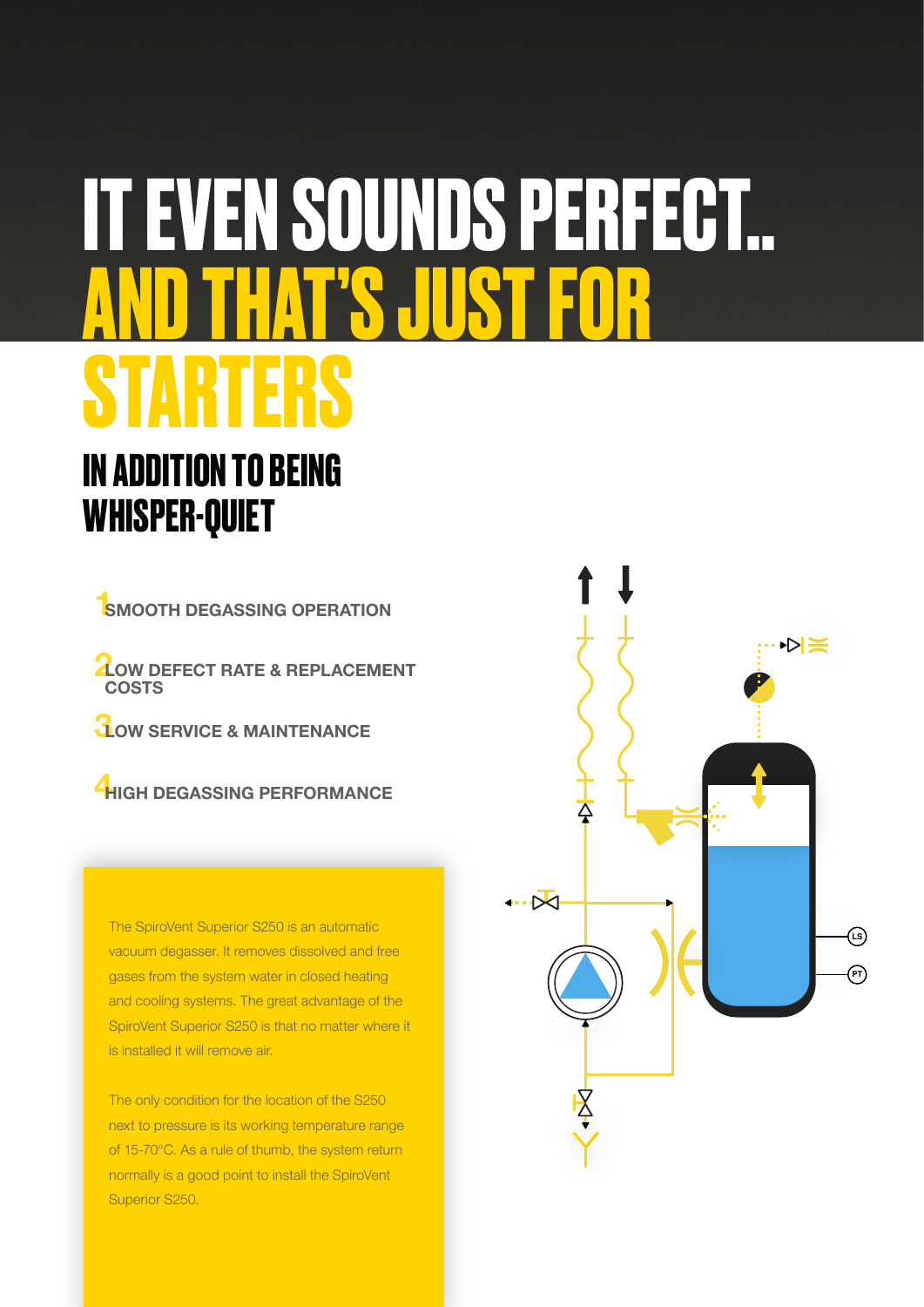### **LOW DEFECT RATE & REPLACEMENT COSTS**

As well as providing flawless and silent degassing, the Venturi Loop has another inherent advantage. The loop between the pump and the Venturi protects the pump and this seriously extends the product life span. In operation, it is the Venturi that creates the vacuum and not the pump. So the pump NPSH\* is kept close to the system pressure. This helps in preventing cavitation in the pump.

### **LOW SERVICE & MAINTENANCE**

The hydraulic components are extremely robust. These unique components are few in number to minimize the risk of damage or failure. Valves are unnecessary and the single moving part in the unit is the centrifugal pump. As explained before, the pump is protected by the Venturi Loop. With as little effort as cleaning the filter every 12 months and replacing the air vent every 24 months, you can ensure years of smooth service.

#### *\*NPSH (Net Positive Suction Head)*

Cavitation occurs when the liquid in the pump becomes a vapour due to pressure imbalances. The lower the pressure on the suction side of the pump, the higher the risk of cavitation. Cavitation can lead to damage to the impeller, bearings and pump housing. This will adversely affect the life span of the pump. It is *advisable to avoid or resolve cavitation issues quickly to avert escalating maintenance and replacement costs.* 

### **HIGH DEGASSING PERFORMANCE**

We could go on and on about our degassing technology with its patented Venturi Loop right down to the very last detail. However, that is not everyone's cup of tea, in the end it is all about the performance of this degassing technology you are interested in. While the SpiroVent Superior S250 was in development, we road-tested its degassing performance with a number of customers. And this is what they had to say:

*"Our radiators normally have a lot of air in them by the autumn. With the SpiroVent Superior S250 running for 3 weeks I only de-aerated them for the first time this season today. No air! Perfect!"*

*"We have many years of experience with degassing, the performance of the SpiroVent Superior S250 is as solid as all other Superiors from Spirotech."*

*"After three weeks we noticed the system was free of air, magnificent."*

If you are curious about the test results from the real-life conditions, please visit our website spirotech.co.uk.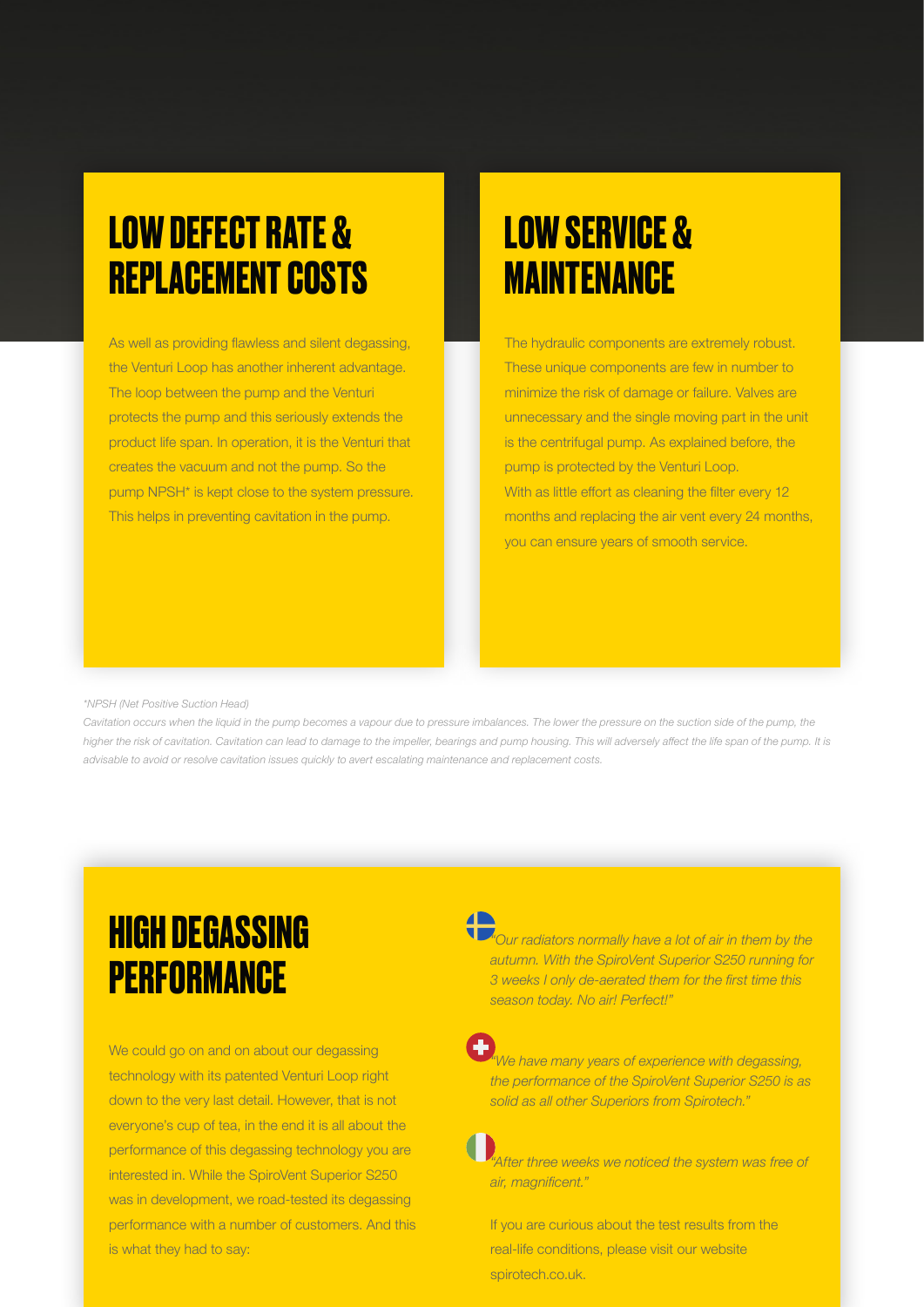## **FEATURES**



 $R - 5$ 

- *excellent degassing*
- *Manual Booster the High Performance*
- *Mode when*

*Minimum number of robust hydraulic the pump as the only*

750

ß Ø **Patented Venturi Loop**

- *pressure, for years*
- *pressure measurement and adjustment of pump signal*
- *Simple to remove cover and*

 $\bullet$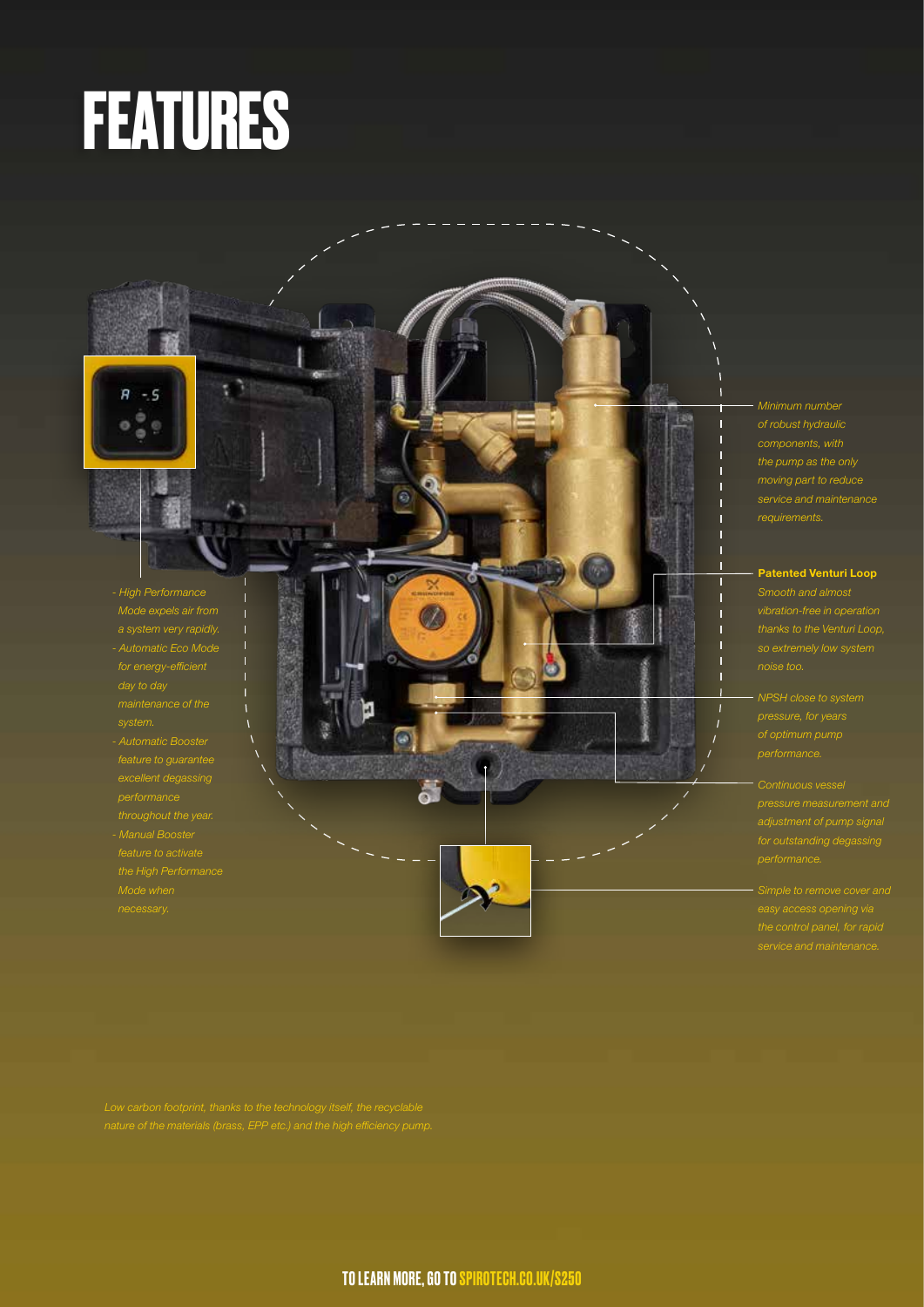# **SPECIFICATIONS**



| <b>GENERAL SPECIFICATIONS</b>    |                                |
|----------------------------------|--------------------------------|
| <b>Empty weight</b>              | $11$ kg                        |
| Noise level                      | 41 dB[A]                       |
| <b>Fluid connections</b>         | Swivel G1/2"                   |
| <b>OPERATING CHARACTERISTICS</b> |                                |
| <b>System pressure</b>           | $0.5 - 2.5$ bar-q              |
| <b>Working temperature</b>       | $15 - 70 °C$<br>non-condensing |
| <b>Expansion volume</b>          | $Ve + 0.51$                    |
| <b>Ambient temperature</b>       | $0 - 40 °C$                    |
| <b>Maximum system volume</b>     | $~5$ m $3$                     |
| <b>Minimum conductivity</b>      | 50 µS/cm                       |

#### **ELECTRICAL SPECIFICATIONS**

| <b>Supply voltage</b>             | $230 V +/- 10%$ |
|-----------------------------------|-----------------|
| <b>Frequency</b>                  | 50              |
| <b>Protection class</b>           | IP 44           |
| <b>Common fault</b>               | Max 24V 1A      |
| <b>Fuse</b>                       | $4A(\top)$      |
| Connection                        | Plug F type     |
| <b>Power consumption</b>          | Max 145 Watt    |
| <b>PERFORMANCE SPECIFICATIONS</b> |                 |
| <b>Degassing condition</b>        | $-0.5$ bar-g    |
| <b>Processing capacity</b>        | Max 74 l/h      |